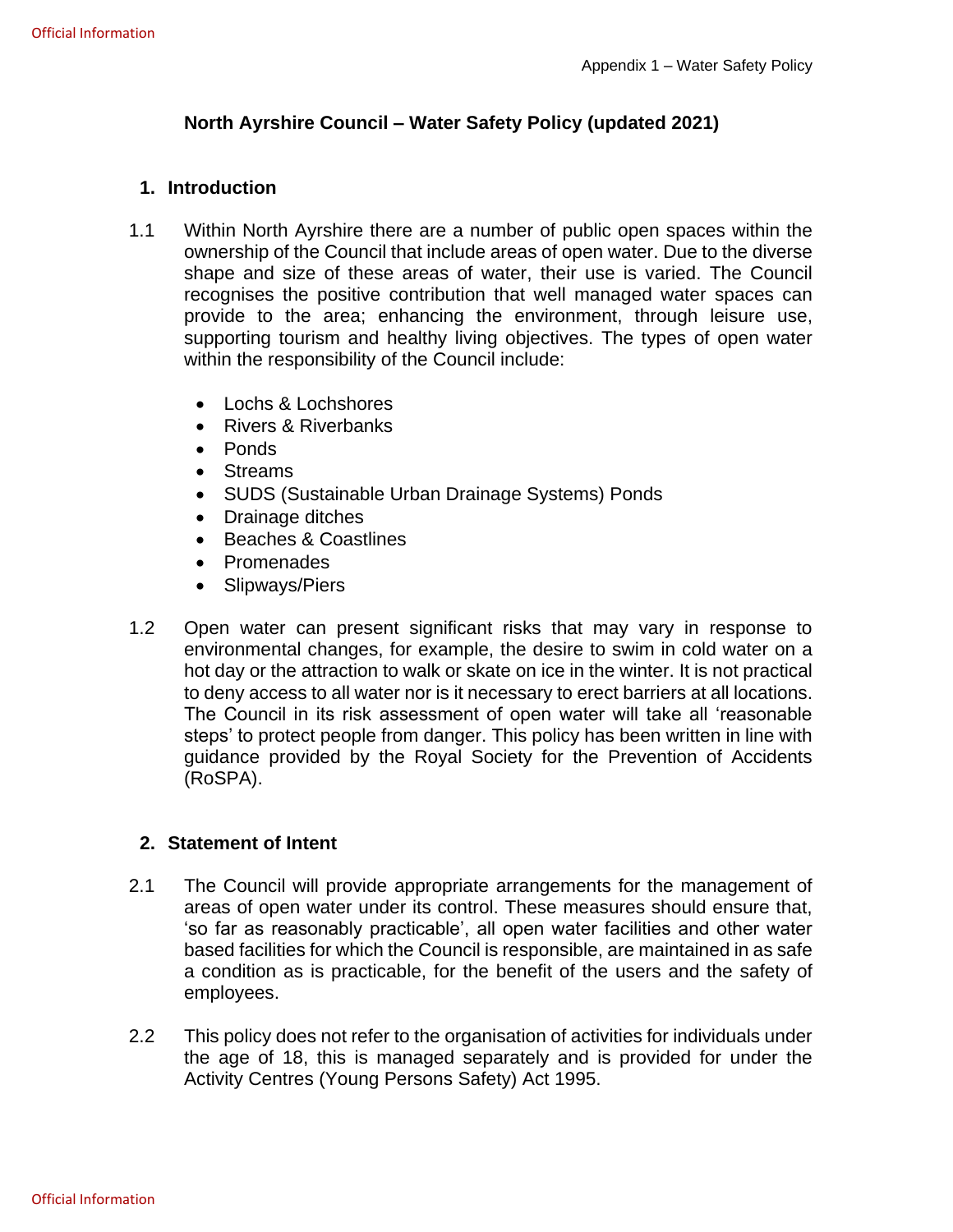2.3 This policy is in respect of areas of inland water and coastal areas that are the responsibility of the Council. It does not consider those within private ownership. In these cases, private owners must make appropriate arrangements to ensure that their legal obligations are adequately discharged.

#### **3. Legal Responsibility**

- 3.1 There are a number of legal obligations in both Common Law and Statute upon the Council in respect of access to and the safe management of inland and coastal water sites for which it is responsible.
- 3.2 The public enjoys various rights of access over the sea, seabed and the foreshore and of navigation in inland waters through Common Law and the Land Reform (Scotland) Act 2003. The Scottish Outdoor Access Code accompanies the 2003 Act and is the key reference source for event organisers.
- 3.3 The following legislation places duties upon the Council in respect of the safe operation of waters for which it is responsible:-
	- Health and Safety at Work Act (HASAW) 1974
	- The Land Reform (Scotland) Act 2003
	- The Management of Health and Safety at Work Regulations 1999
	- Health and Safety (First Aid) Regulations 1981
	- Public Health Act 1936
	- Occupiers 'Liability (Scotland) Act 1960
	- The Health and Safety (Safety Signs and Signals) Regulations 1996
	- Unfair Contract Terms Act 1977
- 3.4 The Council also has a 'duty of care' responsibility through common law. This requires the Council 'to take reasonable care to avoid acts or omissions which can reasonably foreseen as likely to cause injury'. A certain level of risk is acceptable, and it is expected that safety measures will be applied 'as far as is reasonably practicable'. In other words, practicable measures have to be technically feasible, and costs in time, money and effort are reasonable. Similarly, users of waterways are expected to share the responsibility for their safe use by not ignoring hazards, abuse facilities or equipment or exercise ill-judgement.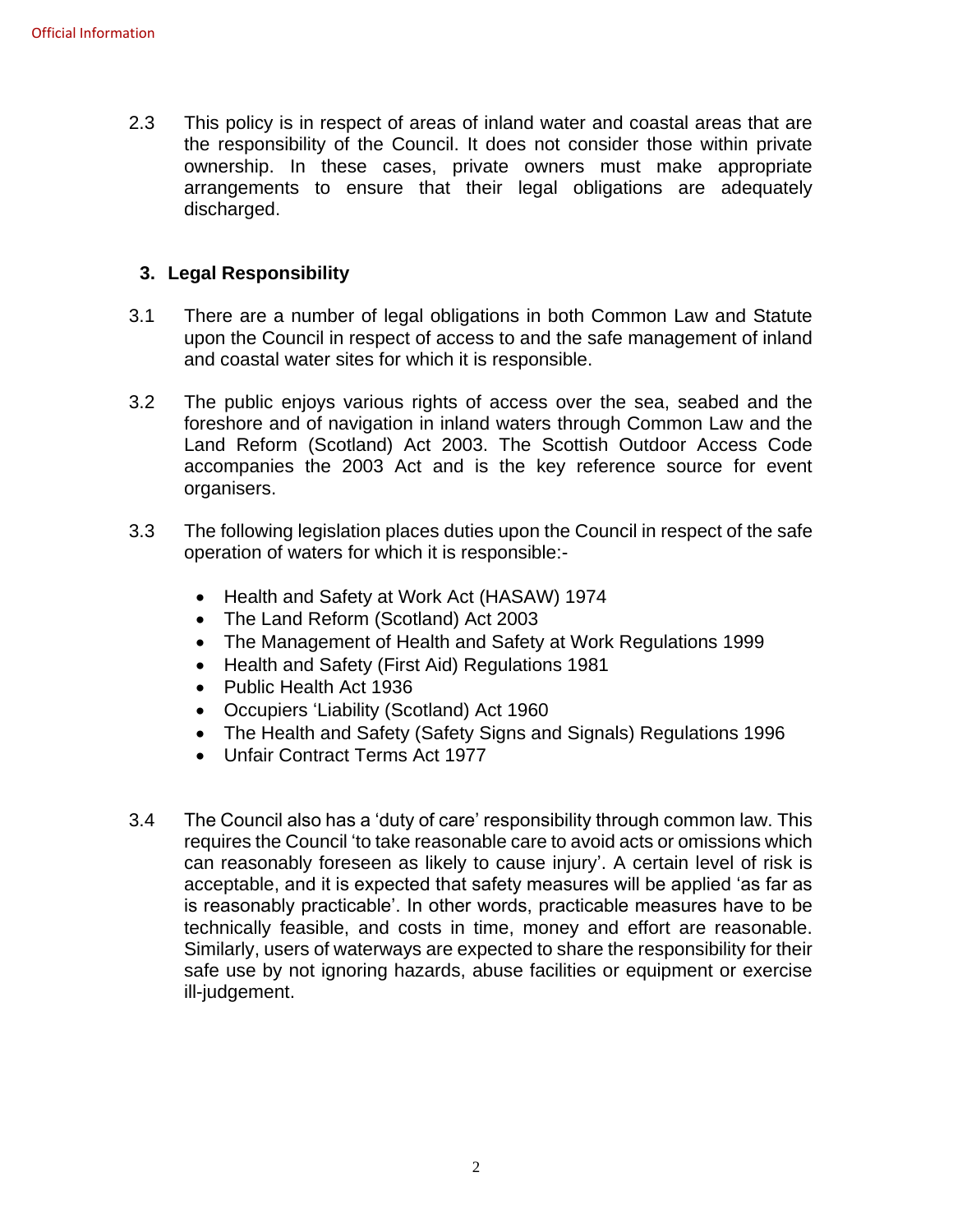#### **4. Inspection**

- 4.1 Risk assessments will be reviewed on a five-year cycle, in response to works at a site or location or immediately where an accident or incident has occurred. The assessment will identify the conditions at each site and the appropriate mitigating actions to enable the Council to meet its legislative responsibilities.
- 4.2 A regular inspection programme is in place to ensure that the mitigating actions put in place to manage the level of risk are well maintained and identify any changes to the site that will require a new risk assessment. Inspections will be taken at a frequency commensurate with the risk classification of the site as follows:-
	- High Risk areas identified as high risk or for some other reason recorded as warranting a higher level of inspection will be inspected four times annually in Spring, Summer, Autumn & Winter.
	- Medium to Low Risk areas identified as medium to low risk will be inspected twice annually in Spring & Autumn.

Those sites where signage and or safety equipment and points have been installed will be inspected on a weekly basis to ensure that equipment is in good order.

- 4.3 Action to address any issues identified during the routine site inspection will be prioritised as follows:-
	- Priority 1: action to be taken within 2 working days or as soon as practicable – any change in the condition of the site which by its nature constitutes a high risk to users e.g. significant deterioration of the surface adjacent to water, damage to safety equipment.
	- Priority 2: action to be taken within 5 working days  $-$  any change in the condition of the site that by its nature has the potential to increase the risk to users within the immediate future. This includes the theft and/or damage to safety appliances and signs.
	- Priority 3: action to be taken with 4 weeks any change to the condition of the site which by its nature if not put right has the potential to increase the risk to anticipated users e.g. erosion of footways.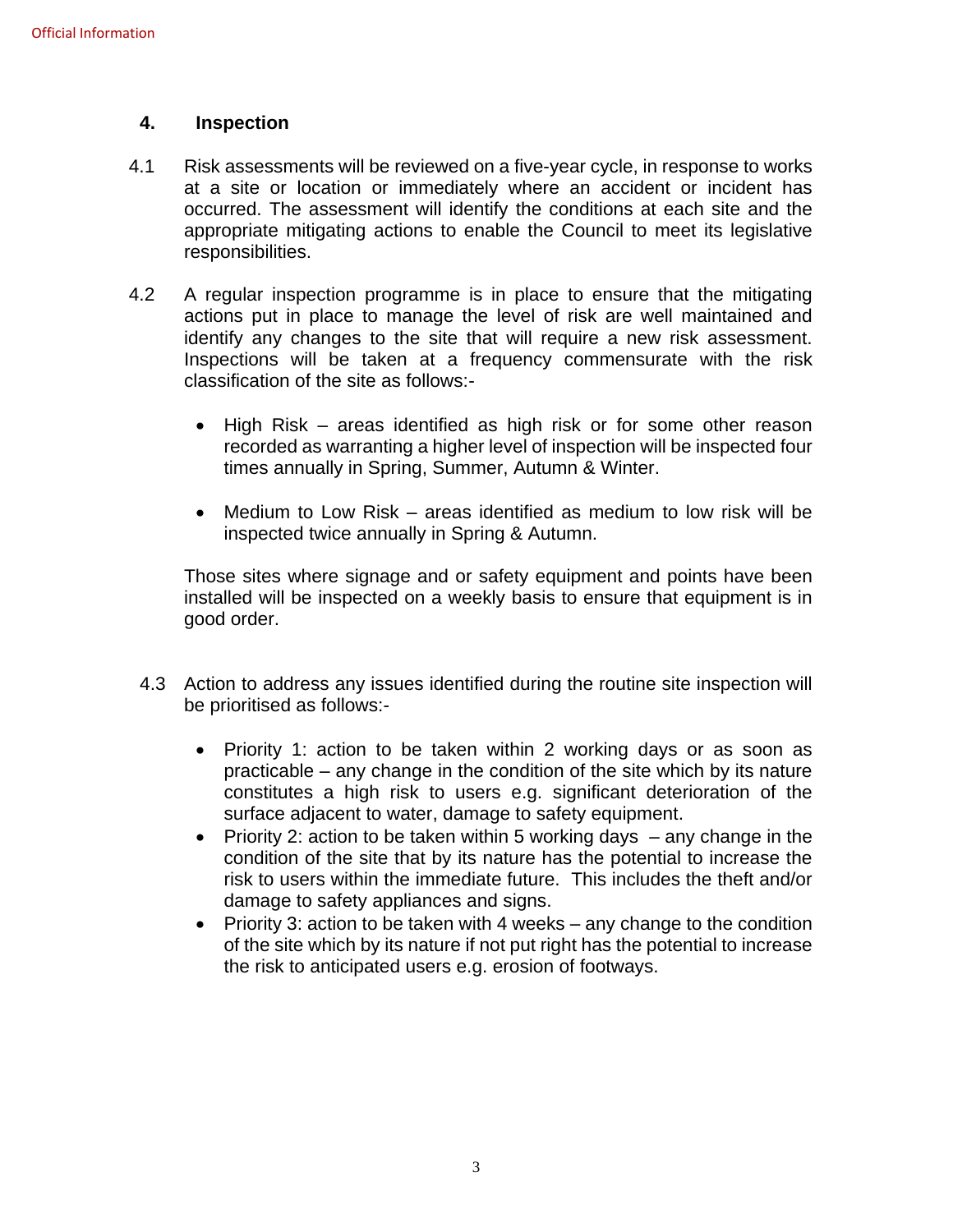#### **5. Education & Awareness**

- 5.1 The Council recognises that the provision of literature and pertinent information on water safety to both the public and staff can enable the prevention of accidents and drowning. Appropriate information can heighten people's perceived risk of open water and its surroundings to match that of the real risk. This is particularly important when considering children around open water as often their perceived risk of a hazard is very low. The development of this information will be continuous, in order to fully engage the safety message to people and will include the following:
	- Provision of water safety information on the Council's website
	- Provision of timely information through social media and other media routes in response to seasonal events e.g. hot weather, ice, high tides etc.
	- Design and subsequent distribution/display of literature amongst users
	- Presentations to school children
	- Provision of on-site warning signs and information
	- Provision of rescue equipment at key locations

#### **6. Risk Assessment (categorisation of sites)**

- 6.1 Unsupervised open water can present a high level of risk due to the nature and use of adjacent walkways. The level of risk at each site will be assessed through the Risk Level Classification matrix attached at Appendix 1. Those sites identified as 'high risk' will require a separate site-specific water safety strategy.
- 6.2 The risks identified in this assessment will be mitigated through a range of actions and safety measures including signage, equipment and physical barriers.

#### **6.3 Site Signage**

6.3.1 Where necessary, three forms of site signage will be used to improve and ensure greater awareness of the potential dangers of water on the Council's public open spaces. These are:

Multi-signs - Signage outlining key dangers and key safety information, for example:

- Location
- Map of the site with lifesaving points and help points identified (where such equipment is installed)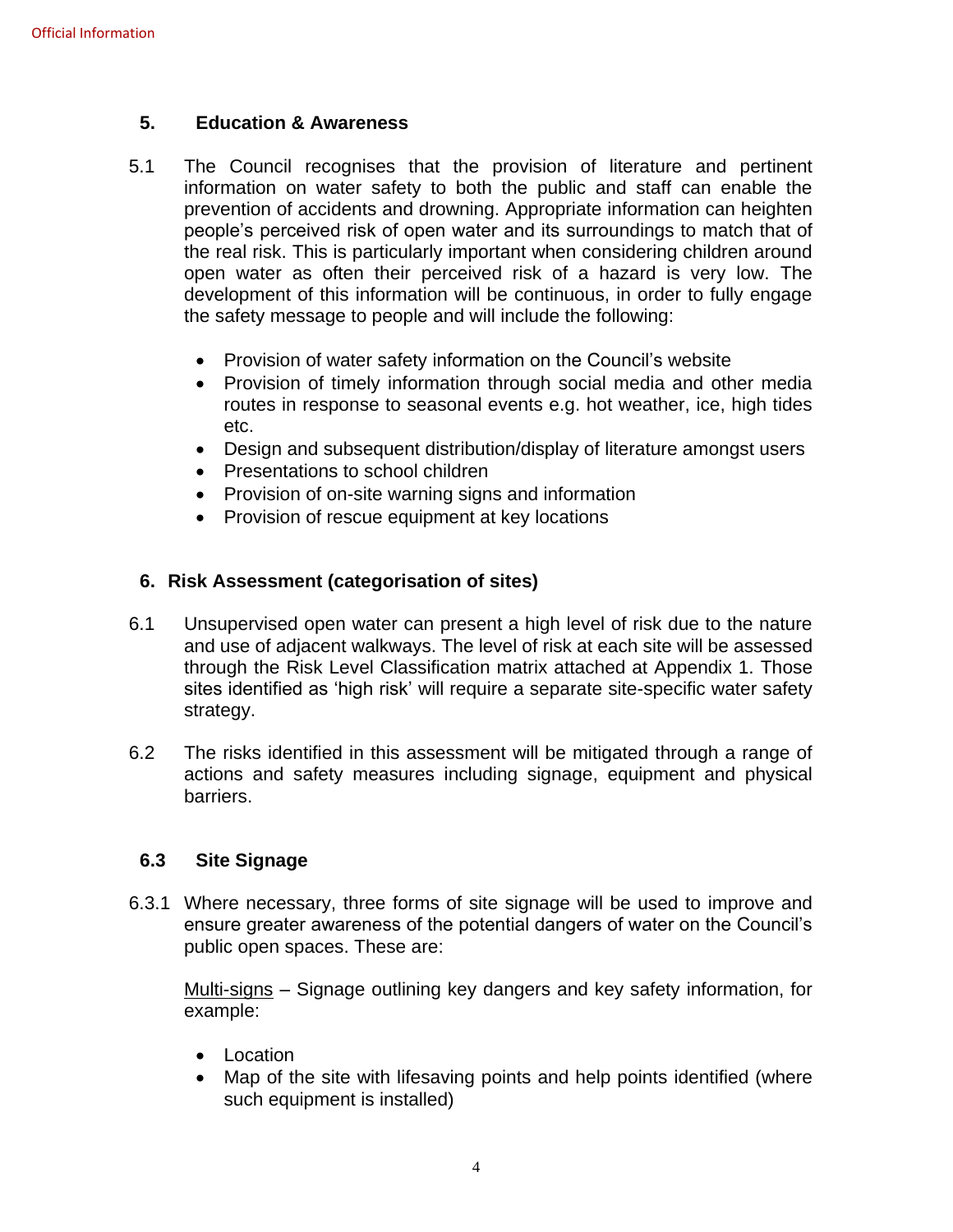- Do not enter the water
- No swimming
- Action to be taken in an emergency
- Location of nearest telephone
- Space should also be provided for the positioning of temporary notices (e.g. Danger – ice take care!)

Multi-signs will be provided at each key site (category High Risk sites) with positioning of these being determined through the site specific safety strategies. It is important that this signage relates exclusively to safety and that it is kept simple and does not include any other information.

Safety Points – Lifebuoy covers repeating key information from Multi-signs (details of emergency telephone numbers, for example).

Nag Signs – These are smaller signs displayed in key locations, again repeating key information from the multi-signs e.g. Danger No Swimming, Deep Water.

- 6.3.2 Warning signs will be in accordance with the requirements of the Health and Safety Signs and Signals Regulations [amended 2002]. All new signs erected will meet the BS 5499-11:2002 BSI standard.
- 6.3.3 The Council will erect additional temporary signage where appropriate to alert the public to short-term or seasonal hazards e.g. ice.

#### **6.4 Rescue Equipment**

- 6.4.1 The provision of site rescue safety equipment will be identified through the Risk Classification process. Site rescue equipment, if required, will comprise of Lifebuoys and Throw lines. Lifebuoys are generally considered suitable for areas having steeper banks and deep water such as adjacent to quay sides or rivers. Throw lines, however, are more suitable where the gradient is shallow and directional suitability is required.
- 6.4.2 Where appropriate, rescue equipment will be combined with safety signage and located into a position known as a safety point. Where a number of safety points are located on one site, each will be identified by a number, recorded on a site plan and monitored. The location of 'safety points' will be determined by the risk assessment process and will likely reflect probable points of access to the water and where there maybe a rescue attempt. A safety point should be visible from any point around the potential risk.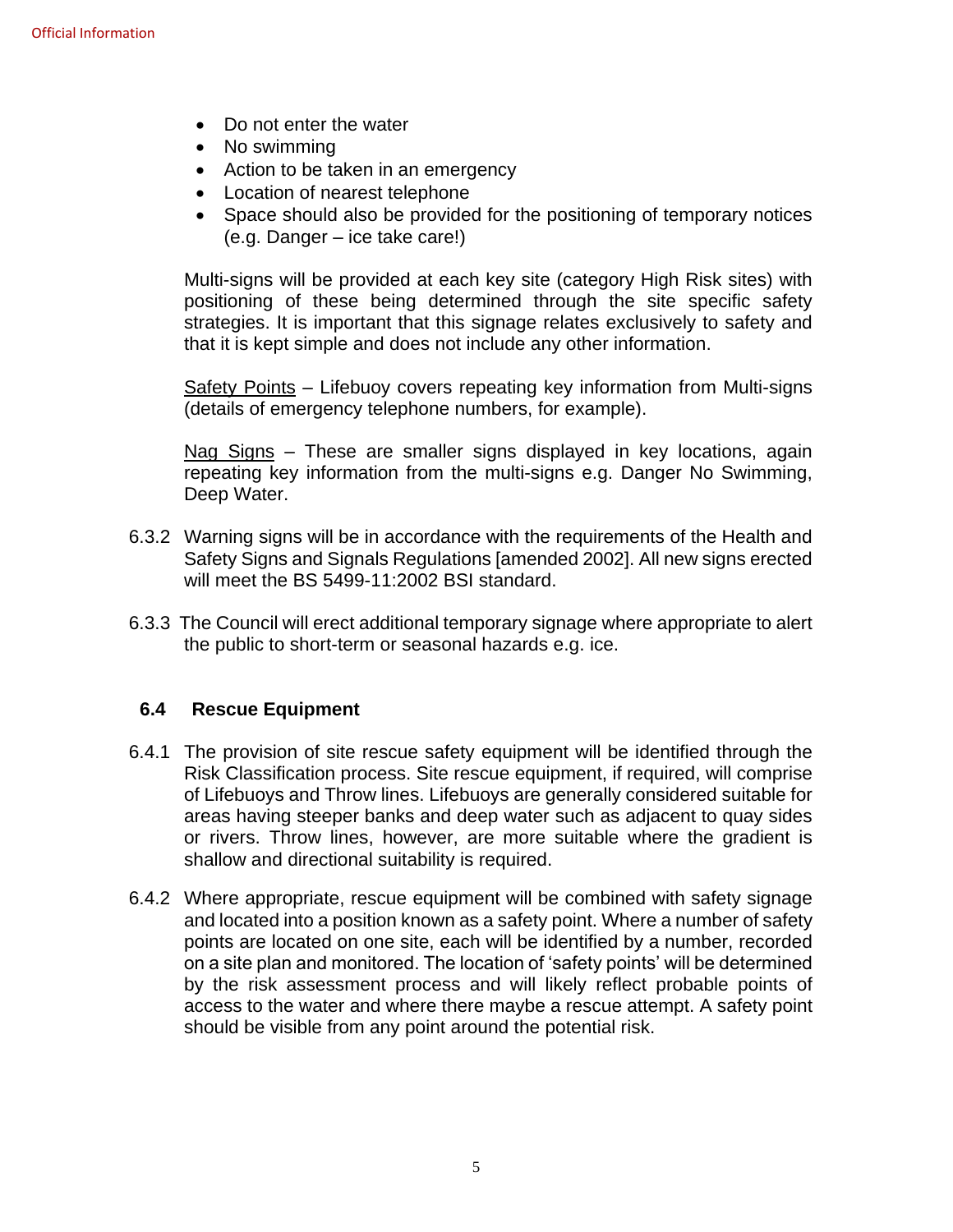6.4.3 Rescue equipment is often subject to vandalism and theft. In those locations where the continued integrity of equipment cannot be maintained consideration will be given to alternative safety methods such as increasing the physical level of edge protection.

#### **6.5 Edge Protection**

- 6.5.1 Natural edge protection is a low cost and effective method to control access to water. In order for it to be effective, it should consist of at least a 1-metre gap of dense and/or hostile vegetation (weed, scrub, nettle and brambles for example) from the water body (lake, stream, river etc) to a designated path used by the public. If it is necessary to carry out any work to edge protection vegetation, this will generally be carried out as part of the winter maintenance and planting programmes with the following exceptions:
	- Maintenance to areas required for the safe operation of the onsite sporting concessions, including angling, swimming and sailing;
	- Work required at the earliest opportunity for the health and safety of the general public.
- 6.5.2 Where the requirement for edge protection has been identified but where natural vegetation cannot be grown or where it cannot provide the required level of protection consideration will be given to the erection of suitable structures such as railings, walls etc.

#### **7. Ice**

- 7.1 The Council will erect additional temporary signage where identified through risk assessments to alert the public the hazards associated with ice. This will be supplemented by the release of timely information through the Council's communication channels.
- 7.2 As a general rule, ice will not be broken when it forms, however where safe, consideration may be given to the limited breaking of ice in prolonged cold weather situations for environmental/wildlife reasons.

#### **8. Pollution**

8.1 Any instances of water pollution (oil/blue green algae for example) should be reported at the earliest opportunity to enable appropriate actions to be implemented. In such cases the Council will ensure that suitable warning signs are displayed around the affected area and that water based recreational activities are appropriately restricted until water conditions improve. When a potential risk to human health, associated with aquatic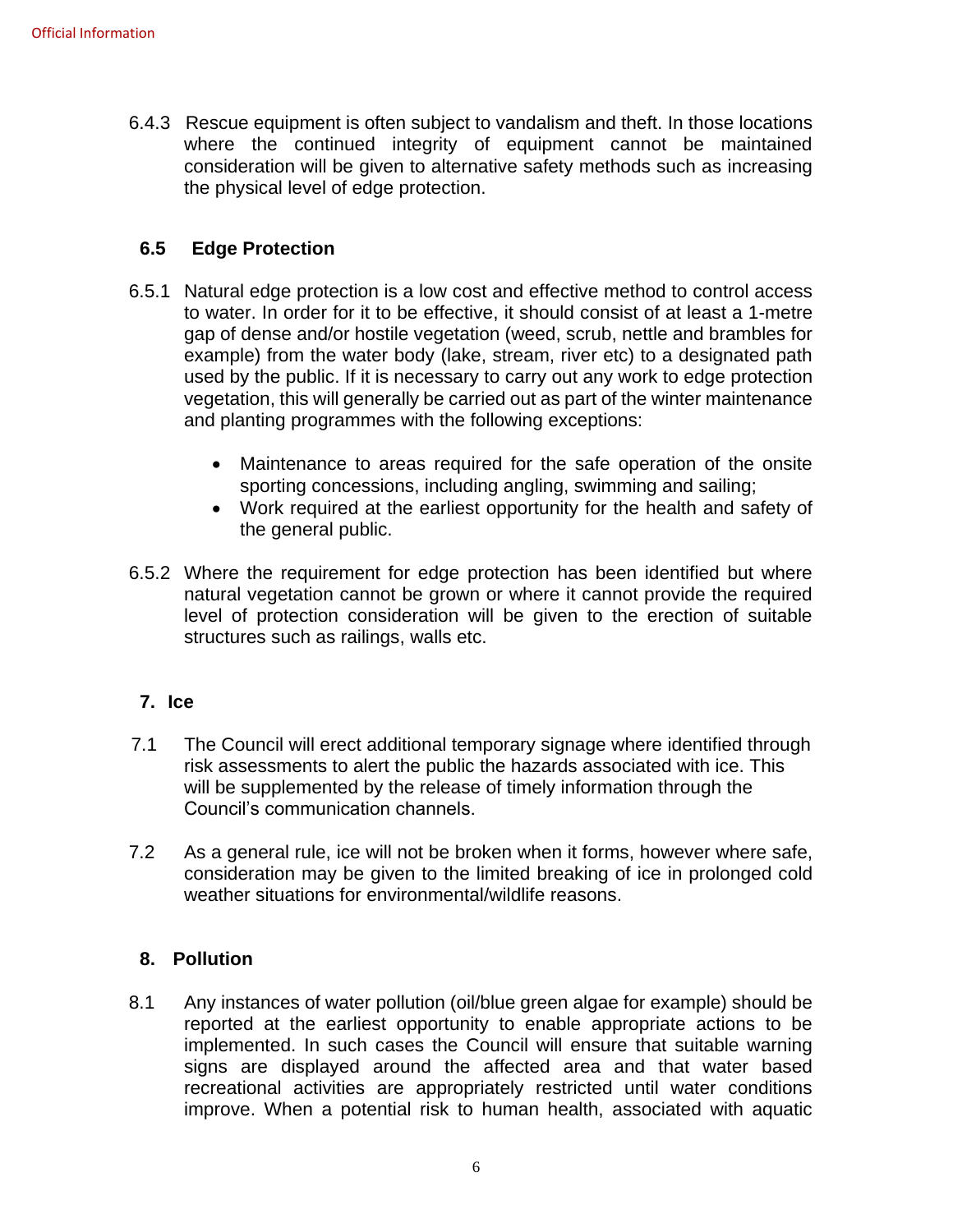wildlife is identified, the Council will execute appropriate monitoring and reporting regimes as directed by the Scottish Environment Protection Agency. Any remedial actions dictated by them will be implemented under their direction.

#### **9. Employees and Contractors**

- 9.1 All Council employees and appointed contractors working on or in the vicinity of open water sites are required to implement the Council's Health and Safety Policy and to undertake suitable and sufficient risk assessments in relation to activities carried out adjacent to water.
- 9.2 It is neither reasonable nor practicable to provide full-time supervision to areas of open water and is not the most effective reaction to a water hazard. However, where employees are present on site, they may take a proactive approach in educating the public and highlighting the common dangers around open water.

#### **10. Use of Open Water for Activities**

- 10.1 Where a group or organisation wishes to use an area of water for an approved activity, an application must be made to the Council. This does not apply to normal arrangements of a club or group using the water by lease, licence, or any other formal agreement.
- 10.2 Applications must be made at least four weeks in advance of the proposed event activity. When large events are being proposed more advance notice would be preferable.
- 10.3 The event organiser will be responsible for organising the event in line with the sites normal operating procedures. Risk assessments will be required for each event and will be checked by the site manager in liaison with the Council's Health and Safety Officer. Copies of all the documents will be made available to all staff involved in managing or working at the site.

#### **11. Recording and Reporting of Accidents**

11.1 Where a member of the public or staff is involved in a water-based accident or sustains an injury, the incident must be reported and recorded in accordance with Council procedures. Members of the public will be encouraged to report any incidents to the Council.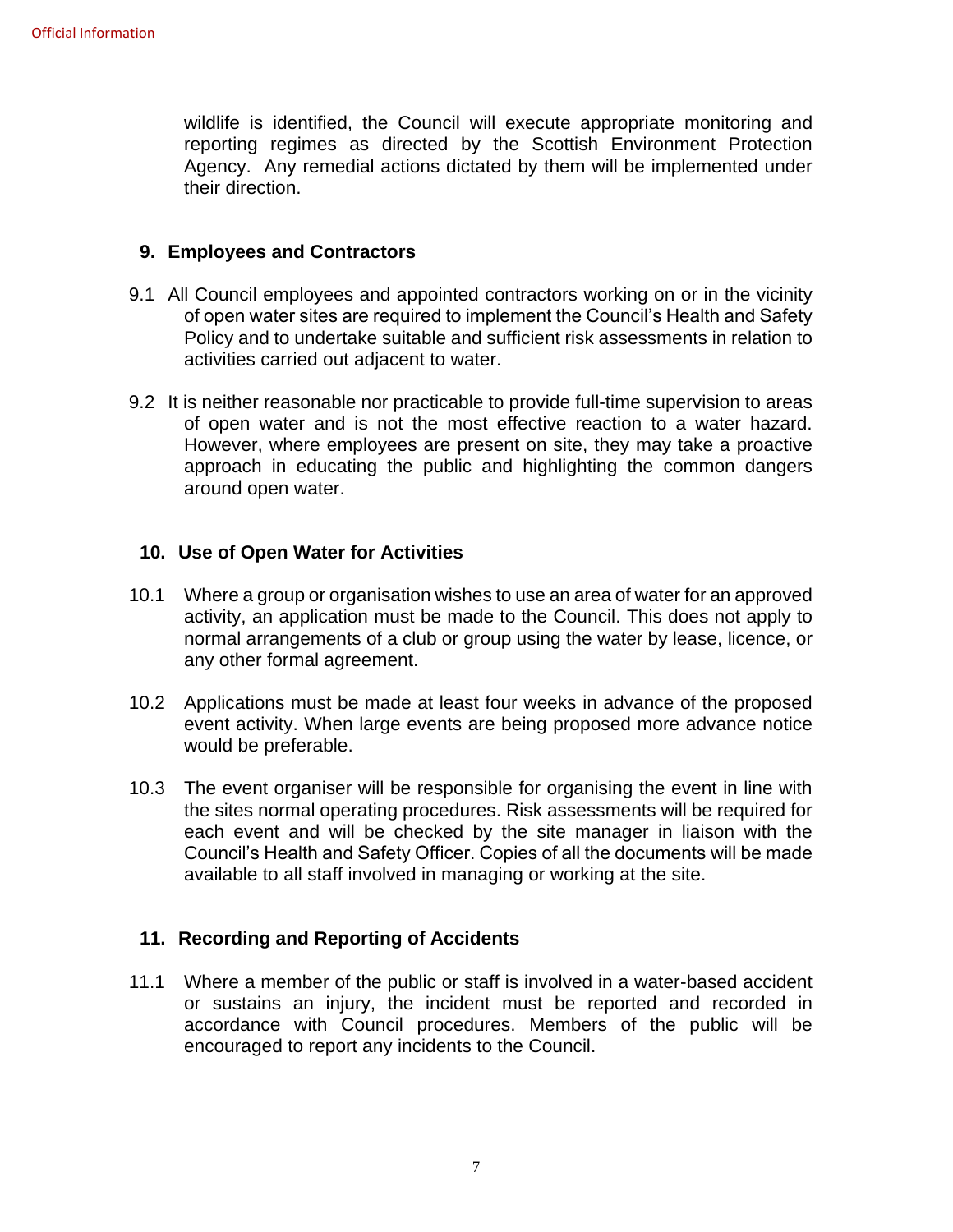#### **Risk Level Classification**

#### **A progressive programme of Risk Assessments will be undertaken to determine conditions at each site in accordance with are policy.**

## **The following**

| <b>Severity</b>               | Rating       | <b>Definition</b>                              |
|-------------------------------|--------------|------------------------------------------------|
| <b>Near Miss</b>              |              | No injury incident, minor property, vehicle or |
|                               |              | plant damage                                   |
| <b>Minor</b>                  | $\mathbf{2}$ | A minor injury, such as cuts and bruises       |
|                               |              | which can be dealt with on site<br>bv          |
|                               |              | administering first aid                        |
| Non-reportable                | 3            | A major injury to person/s requiring more      |
|                               |              | than minor first aid. May require trip to      |
|                               |              | casualty                                       |
| Reportable                    | 4            | Critical injury to person/s e.g. broken limbs, |
|                               |              | major cuts. An essential need for medical      |
|                               |              | help and possible hospitalisation. More than   |
|                               |              | 3 days required off work.                      |
| <b>Specified Major Injury</b> | 5            | Permanent or life-threatening injury to a      |
|                               |              | person/s e.g. loss of limb.                    |
| <b>Fatal Injury</b>           | 6            | Immediate loss of life or lost person/s at sea |
|                               |              | or in waterway                                 |

| Likelihood        | Rating         | <b>Definition</b>                             |  |
|-------------------|----------------|-----------------------------------------------|--|
| <b>Unlikely</b>   | 1              | Not to be expected                            |  |
|                   |                |                                               |  |
| Improbable        | $\overline{2}$ | Unusual/rare $-$ an event that is so unlikely |  |
|                   |                | that it should not be considered as possible  |  |
| <b>Occasional</b> | 3              | Could happen                                  |  |
|                   |                |                                               |  |
| <b>Probable</b>   | 4              | Not a surprise – unlikely to occur often but  |  |
|                   |                | may occur several times during the season     |  |
|                   |                | under normal weather conditions               |  |
| <b>Likely</b>     | 5              | To be expected – likely to occur under        |  |
|                   |                | normal conditions but is possible under       |  |
|                   |                | extreme weather conditions                    |  |
| <b>Certain</b>    | 6              | Likely to occur under all weather conditions  |  |
|                   |                | throughout the year                           |  |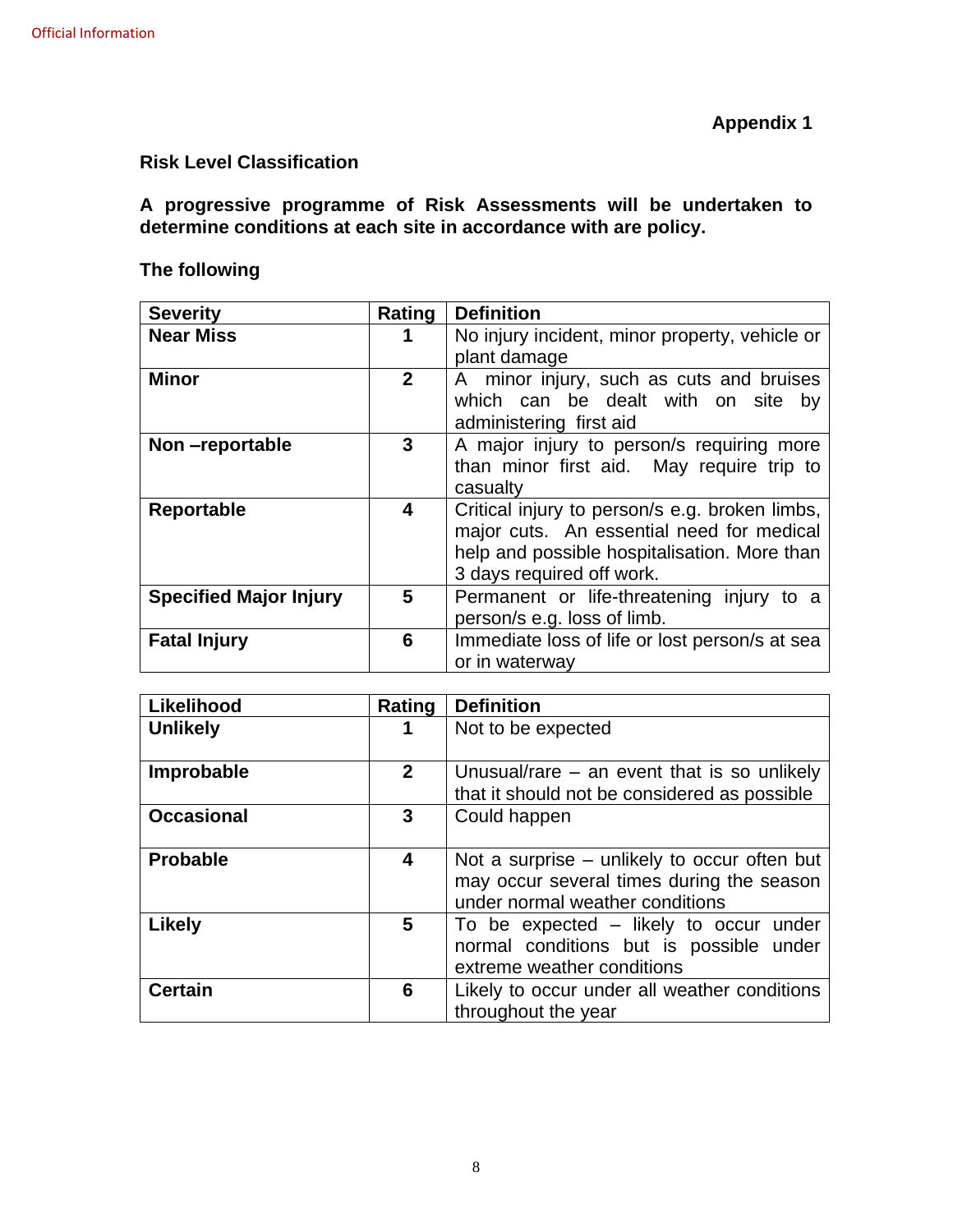## **Inland Water Safety Risk Assessment Proforma**

| <b>Site Name:</b>            |                                                     | <b>Grid Ref:</b> | l E | N |
|------------------------------|-----------------------------------------------------|------------------|-----|---|
| <b>Type of Water Course:</b> |                                                     |                  |     |   |
|                              | Description and specific location of Area Assessed: |                  |     |   |

|     | 1. Physical Assessment |  |
|-----|------------------------|--|
|     |                        |  |
| 1.1 | Water type             |  |
|     |                        |  |
| 1.2 | Depth                  |  |
|     |                        |  |
| 1.3 | Width                  |  |
|     |                        |  |
| 1.4 | <b>Banking</b>         |  |
|     |                        |  |
| 1.5 | Gradient               |  |
|     |                        |  |
| 1.6 | <b>Edge Growth</b>     |  |
|     |                        |  |
| 1.7 | Paths                  |  |
|     |                        |  |
| 1.8 | Fencing                |  |
|     |                        |  |

| 1.9 Overall Assessment |  |
|------------------------|--|
|                        |  |
|                        |  |
|                        |  |
|                        |  |

| 1.10 Risk Potential |  |
|---------------------|--|
| Low                 |  |
| Medium              |  |
| High                |  |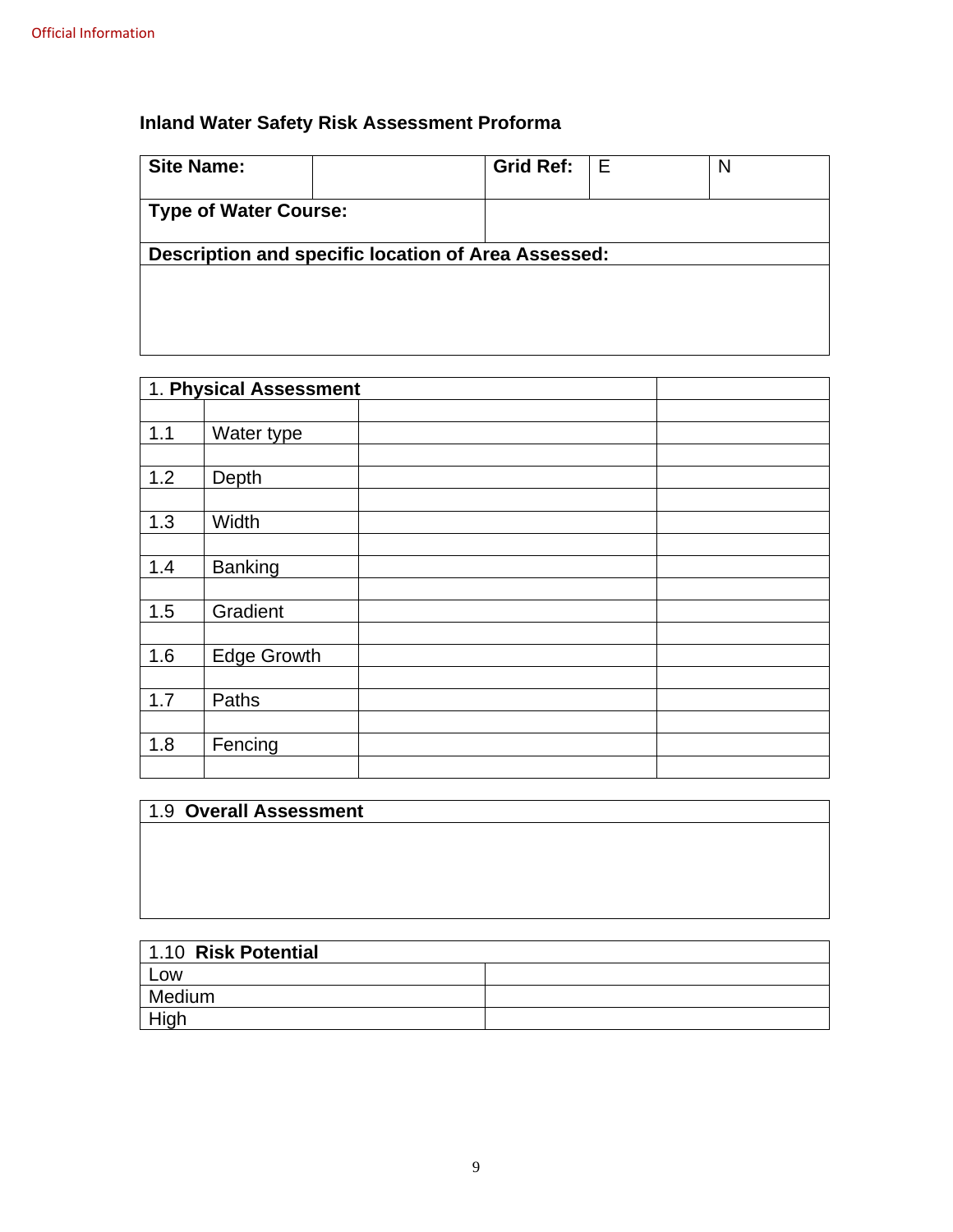| 2. Environmental Assessment |                   |                  |                                    |  |
|-----------------------------|-------------------|------------------|------------------------------------|--|
| 2.1 Detail                  | Distance to Water | Intervening Area | Access Type e.g.<br>remote/limited |  |
|                             |                   |                  |                                    |  |
|                             |                   |                  |                                    |  |
|                             |                   |                  |                                    |  |

| 2.2 Overall Assessment |  |  |
|------------------------|--|--|
|                        |  |  |
|                        |  |  |
|                        |  |  |
|                        |  |  |
|                        |  |  |
|                        |  |  |
| 2.3 Risk Potential     |  |  |
| _OW                    |  |  |

| 2.3 RISK POTENTIAL |  |  |  |
|--------------------|--|--|--|
| Low                |  |  |  |
| Medium             |  |  |  |
| High               |  |  |  |

## 3. **Behavioural Assessment**

Detail types and frequency of use of the area including identification of vulnerable groups

| 3.1 Type of use | Frequency | High/Medium/Low | <b>Vulnerable Groups</b> |
|-----------------|-----------|-----------------|--------------------------|
|                 |           |                 |                          |
|                 |           |                 |                          |
|                 |           |                 |                          |
|                 |           |                 |                          |
|                 |           |                 |                          |
|                 |           |                 |                          |
|                 |           |                 |                          |
|                 |           |                 |                          |
|                 |           |                 |                          |

| 3.2 Risk Potential |  |
|--------------------|--|
| Low                |  |
| Medium             |  |
| High               |  |

#### 4. **Preventative Measures Existing**

Details of existing preventative measures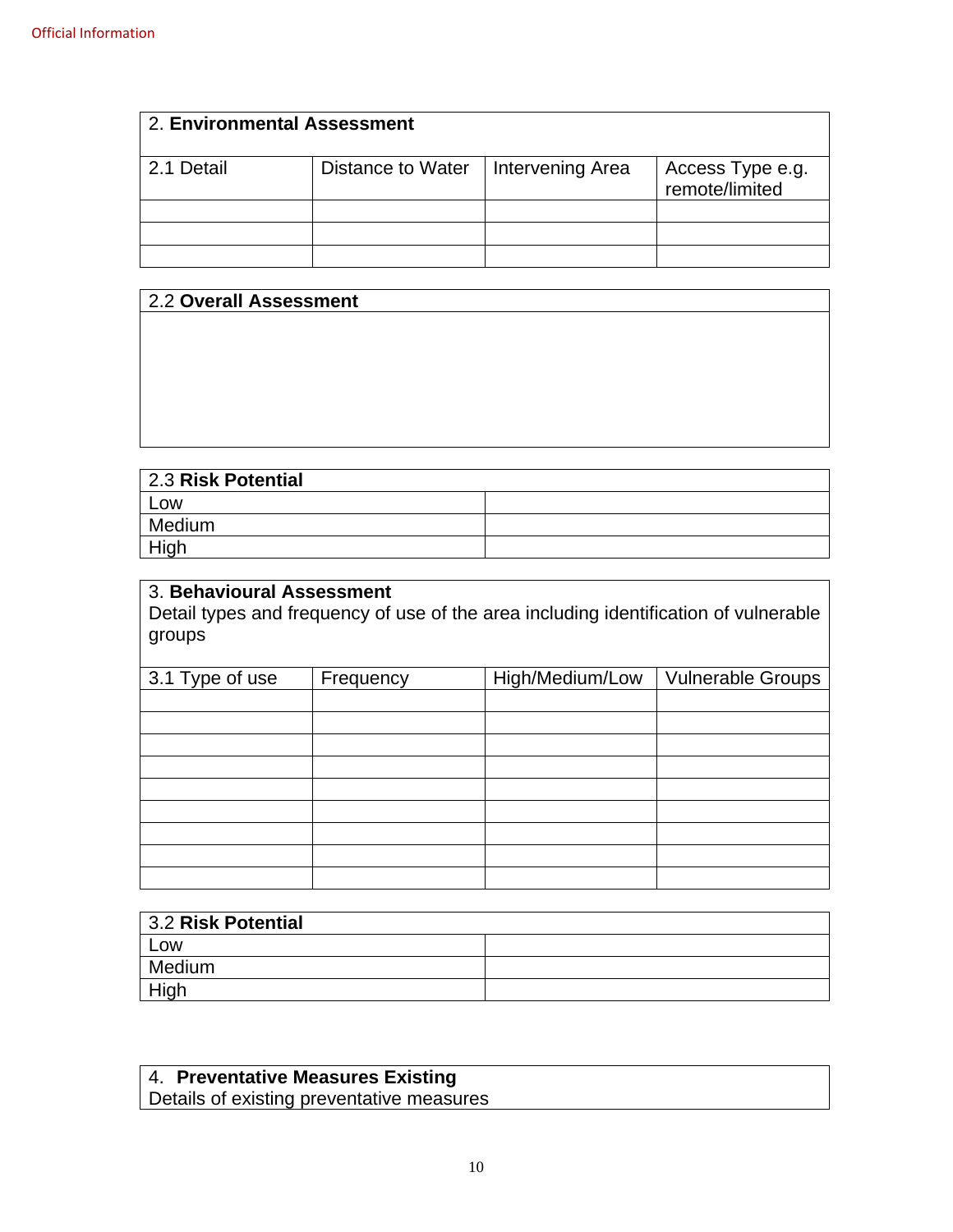| <b>Preventative Measures</b> | <b>Detail</b> | <b>Condition</b> |
|------------------------------|---------------|------------------|
|                              |               |                  |
| 4.1 Fencing                  |               |                  |
|                              |               |                  |
| 4.2 Walkways                 |               |                  |
|                              |               |                  |
| 4.3 Edge Treatment           |               |                  |
|                              |               |                  |
| 4.4 Signage                  |               |                  |
|                              |               |                  |
| 4.5 Location                 |               |                  |
|                              |               |                  |
| 4.6 Ice Management           |               |                  |
|                              |               |                  |

| 5. Preventative Measures Recommended                              |  |  |  |  |  |
|-------------------------------------------------------------------|--|--|--|--|--|
| <b>Location/Comment</b><br><b>Date Completed</b><br><b>Detail</b> |  |  |  |  |  |
|                                                                   |  |  |  |  |  |
|                                                                   |  |  |  |  |  |
|                                                                   |  |  |  |  |  |

| 6. Inspection Schedule Recommended        |  |  |
|-------------------------------------------|--|--|
| <b>High Risk - Quarterly</b>              |  |  |
| Medium to Low Risk – 6 monthly            |  |  |
| <b>Signage/Safety Appliances - weekly</b> |  |  |

| <b>Assessment Completed By:</b> | Name:<br>Designation:<br>Date: |
|---------------------------------|--------------------------------|
| <b>Checked By:</b>              | Name:                          |
|                                 | Designation:                   |
|                                 | Date:                          |

## **7. Notes**

# **Coastal Waterways Risk Assessment**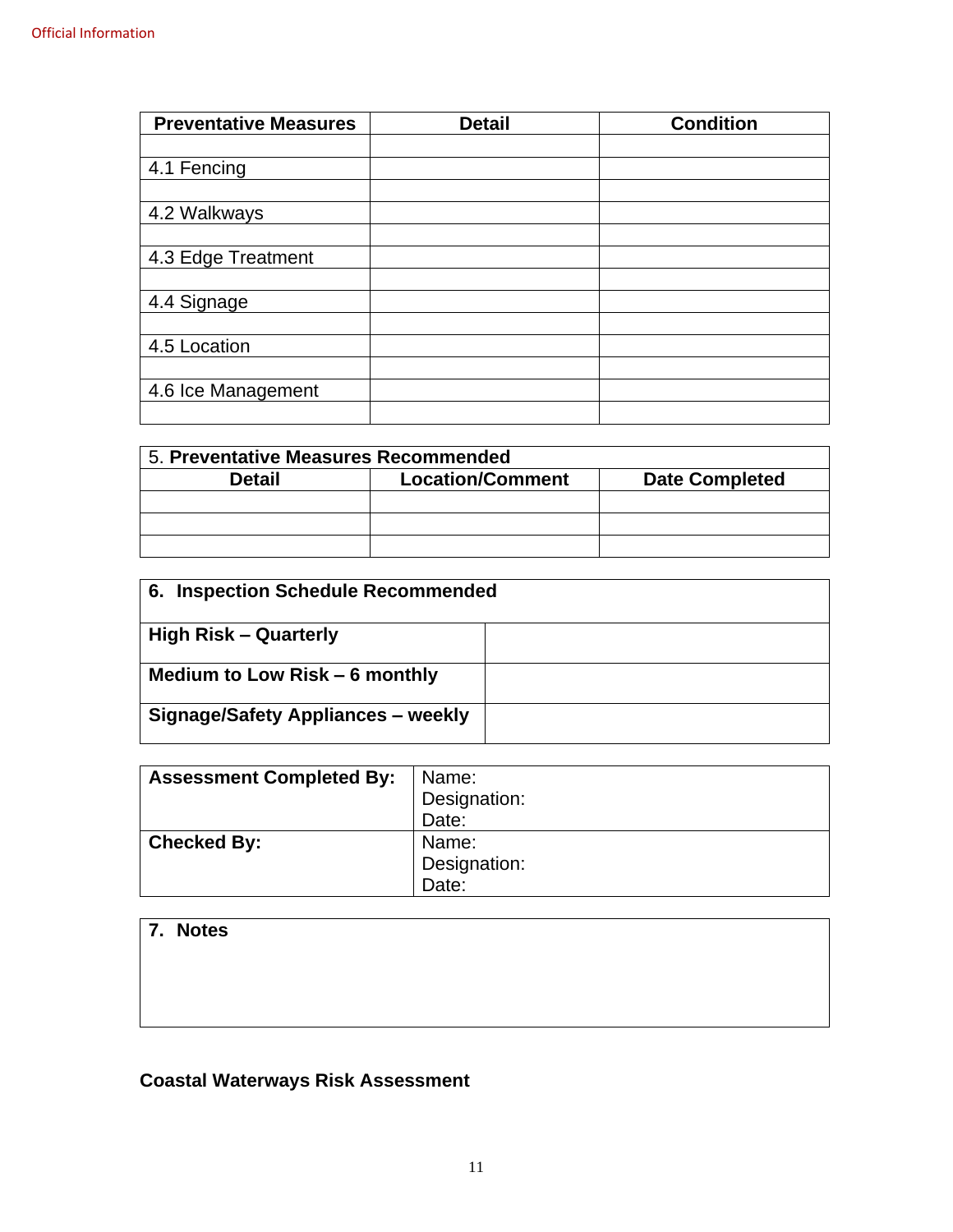| <b>Grid Reference:</b> | F                   | N     |  |
|------------------------|---------------------|-------|--|
| <b>Completed By:</b>   | <b>Designation:</b> | Date: |  |

| <b>Responsible Body</b> |  |
|-------------------------|--|
|                         |  |

| <b>General Description of Area Boundaries:</b> |  |
|------------------------------------------------|--|
|                                                |  |
|                                                |  |

#### **Assessment Notes**

| <b>Beach Name</b> |  |
|-------------------|--|
|                   |  |
|                   |  |
|                   |  |

| <b>Month</b>     | <b>Number of Visitors per Month</b> |
|------------------|-------------------------------------|
| <b>April</b>     |                                     |
| <b>May</b>       |                                     |
| June             |                                     |
| July             |                                     |
| <b>August</b>    |                                     |
| <b>September</b> |                                     |
| October          |                                     |

### **Appendix 3**

**Any further notes/comments:**

# **Beach Plan identifying the following:**

• Local Landmarks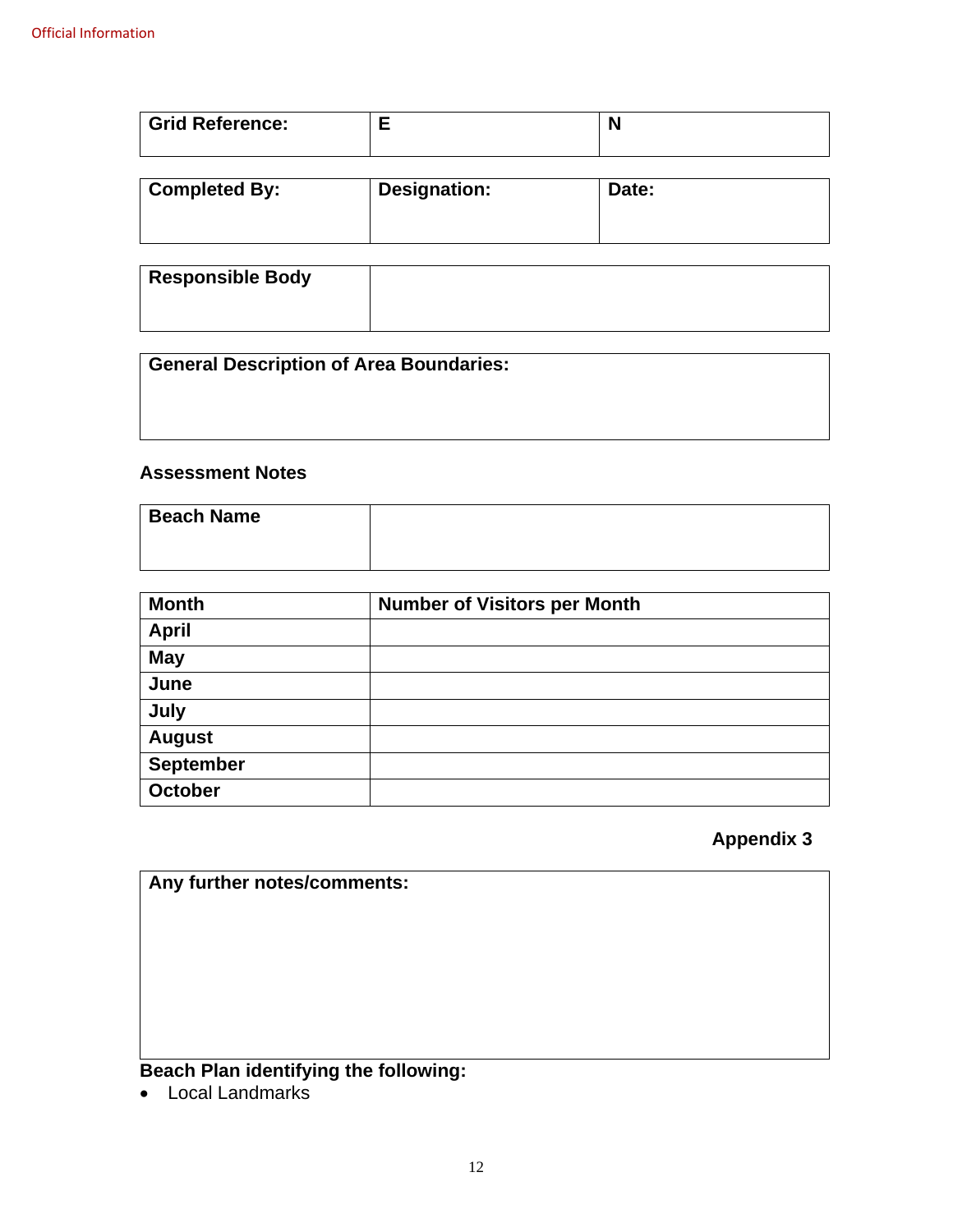- Hazards
- Area of Concern

### **Coastal Water Risk Assessment Proforma**

| <b>ENVIRONMENTAL</b>                  |              |                |            |                  |
|---------------------------------------|--------------|----------------|------------|------------------|
| <b>Hazards</b>                        | Severity (S) | Likelihood (L) | <b>SxL</b> | <b>Incidents</b> |
| <b>Rip Currents</b>                   |              |                |            |                  |
| Underflow                             |              |                |            |                  |
| Longshore Drift                       |              |                |            |                  |
| <b>Estuarial Currents</b>             |              |                |            |                  |
| <b>Tidal Cut Off</b>                  |              |                |            |                  |
| High Seas, Heavy Surf<br>Conditions   |              |                |            |                  |
| Plunging/Dumping<br>Waves             |              |                |            |                  |
| <b>Surging Waves</b>                  |              |                |            |                  |
| Weather                               |              |                |            |                  |
| Winds & Chills                        |              |                |            |                  |
| Sun                                   |              |                |            |                  |
| Poor Visibility                       |              |                |            |                  |
| Changeable/extreme<br>conditions      |              |                |            |                  |
| <b>Cliff Fall/Landslip</b>            |              |                |            |                  |
| Sandbars/Sandbanks                    |              |                |            |                  |
| <b>Unsafe Beach Access</b>            |              |                |            |                  |
| <b>Hazardous</b><br><b>Substances</b> |              |                |            |                  |
| <b>Fuel Oils</b>                      |              |                |            |                  |
| Waste                                 |              |                |            |                  |
| Sharps                                |              |                |            |                  |
| Other                                 |              |                |            |                  |
| Sharps                                |              |                |            |                  |
| <b>Water Quality</b>                  |              |                |            |                  |
| <b>Industrial Plant</b>               |              |                |            |                  |
| Sewage Outfall                        |              |                |            |                  |
| Agricultural Run Off                  |              |                |            |                  |
| Microbiological                       |              |                |            |                  |
| Other                                 |              |                |            |                  |
| <b>Beach/Marine</b><br>Envenomation   |              |                |            |                  |
| Bee/Wasp                              |              |                |            |                  |
| <b>Weever Fish</b>                    |              |                |            |                  |
| Jelly Fish                            |              |                |            |                  |
| Sun                                   |              |                |            |                  |